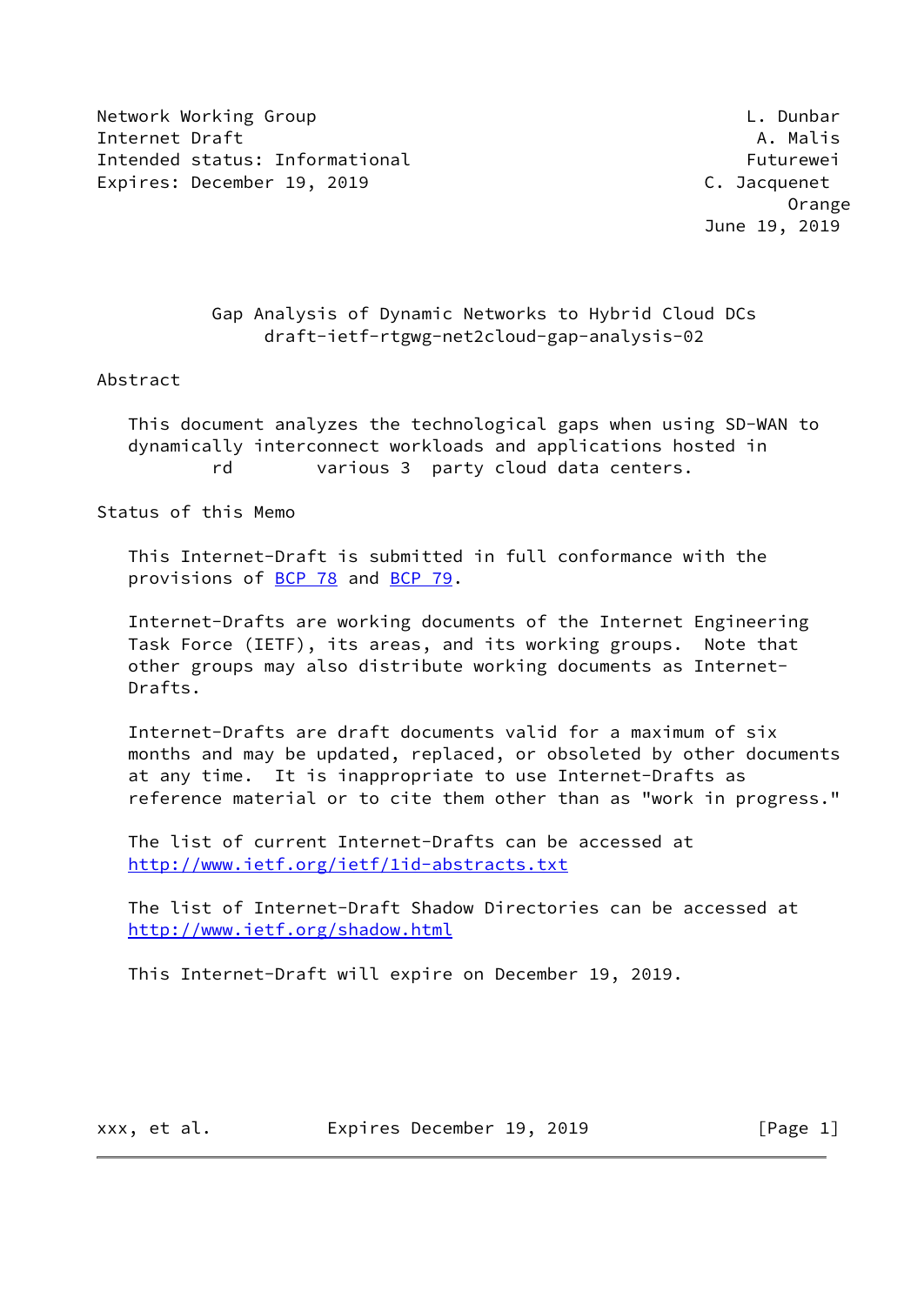## <span id="page-1-1"></span>Copyright Notice

 Copyright (c) 2019 IETF Trust and the persons identified as the document authors. All rights reserved.

This document is subject to **[BCP 78](https://datatracker.ietf.org/doc/pdf/bcp78)** and the IETF Trust's Legal Provisions Relating to IETF Documents [\(http://trustee.ietf.org/license-info](http://trustee.ietf.org/license-info)) in effect on the date of publication of this document. Please review these documents carefully, as they describe your rights and restrictions with respect to this document. Code Components extracted from this document must include Simplified BSD License text as described in Section 4.e of the [Trust Legal Provisions](https://trustee.ietf.org/license-info) and are provided without warranty as described in the Simplified BSD License.

## Table of Contents

| Conventions used in this document3<br>2.                     |  |
|--------------------------------------------------------------|--|
| 3. Gap Analysis of C-PEs WAN Port Registration4              |  |
| 4. Aggregating VPN paths and Internet paths5                 |  |
|                                                              |  |
|                                                              |  |
|                                                              |  |
| 4.4. Preventing attacks from Internet-facing ports10         |  |
|                                                              |  |
| 5.1. Floating PEs to connect to Remote CPEs13                |  |
|                                                              |  |
| 5.3. Complexity of using BGP between PEs and remote CPEs via |  |
|                                                              |  |
|                                                              |  |
| 5.4. Designated Forwarder to the remote edges14              |  |
|                                                              |  |
|                                                              |  |
|                                                              |  |
| 8.                                                           |  |
|                                                              |  |
|                                                              |  |
|                                                              |  |
|                                                              |  |

## <span id="page-1-0"></span>[1](#page-1-0). Introduction

 [Net2Cloud-Problem] describes the problems that enterprises face today in transitioning their IT infrastructure to support digital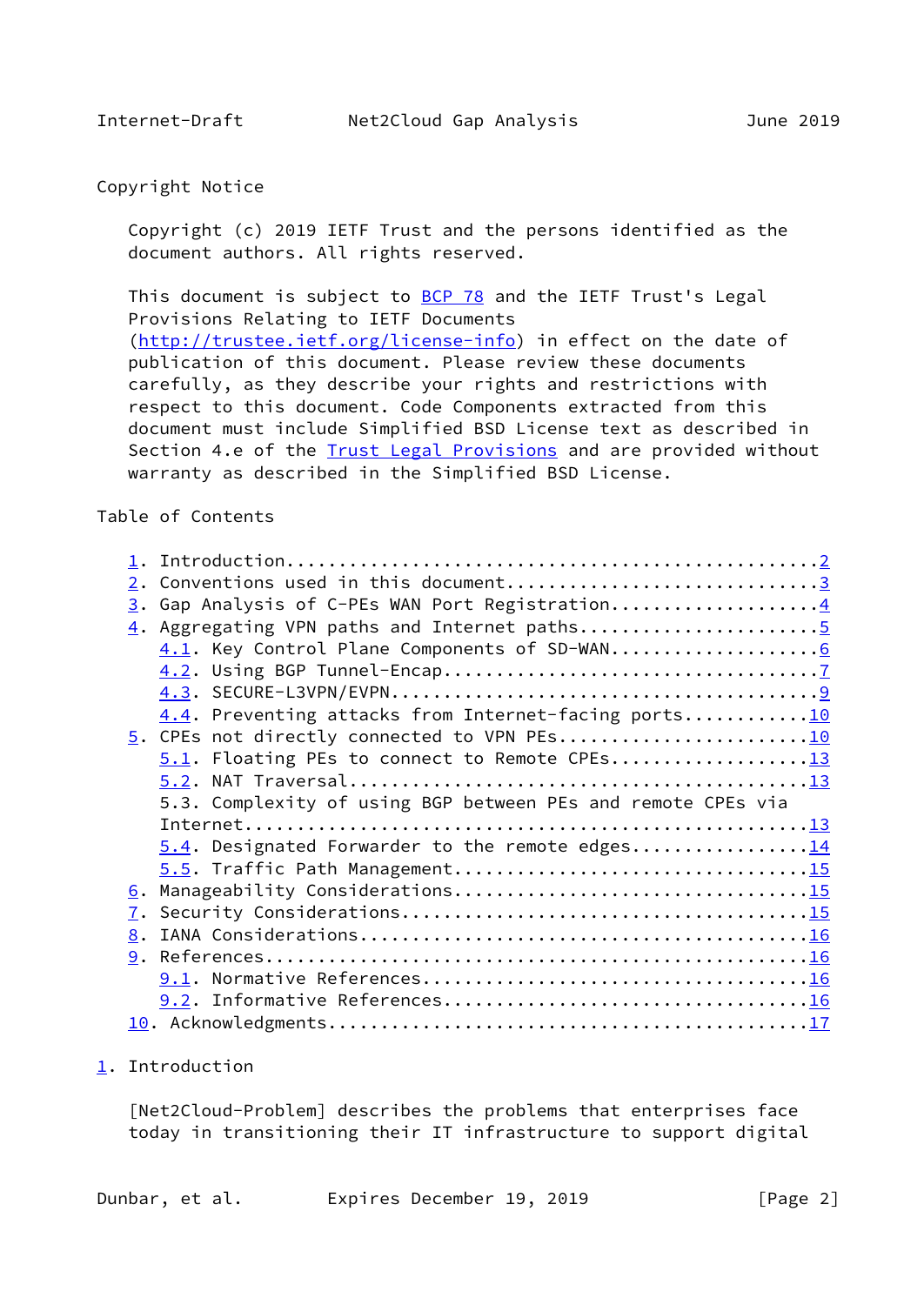<span id="page-2-1"></span> economy, such as connecting enterprises' branch offices to dynamic workloads in different Cloud DCs.

 This document analyzes the technological gaps to interconnect dynamic workloads & apps hosted in cloud data centers that the enterprise's VPN service provider may not own/operate or may be unable to provide the enterprise with the required connectivity to access such locations. When VPN service providers have insufficient bandwidth to reach a location, SD-WAN techniques can be used to aggregate bandwidth of multiple networks, such as MPLS VPNs or the Public Internet to achieve better performance. This document primarily focuses on the technological gaps raised by using SD-WAN techniques to connect enterprise premises to cloud data centers operated by third parties.

 For the sake of readability, a SD-WAN edge, a SD-WAN endpoint, C-PE, or CPE are used interchangeably throughout this document. However, each term has some minor emphasis, especially when used in other related documents:

- . SD-WAN Edge: could include multiple devices (virtual or physical);
- . SD-WAN endpoint: to refer to a WAN port of SD-WAN devices or a single SD-WAN device;
- . C-PE: more for provider owned SD-WAN edge, e.g. for SECURE- EVPN's PE based VPN, when PE is the edge node of SD-WAN;
- . CPE: more for enterprise owned SD-WAN edge.
- <span id="page-2-0"></span>[2](#page-2-0). Conventions used in this document
	- Cloud DC: Third party Data Centers that usually host applications and workload owned by different organizations or tenants.
	- Controller: Used interchangeably with SD-WAN controller to manage SD-WAN overlay path creation/deletion and monitor the path conditions between sites.

| Dunbar, et al. | Expires December 19, 2019 |  |  |  |
|----------------|---------------------------|--|--|--|
|----------------|---------------------------|--|--|--|

 $[Page 3]$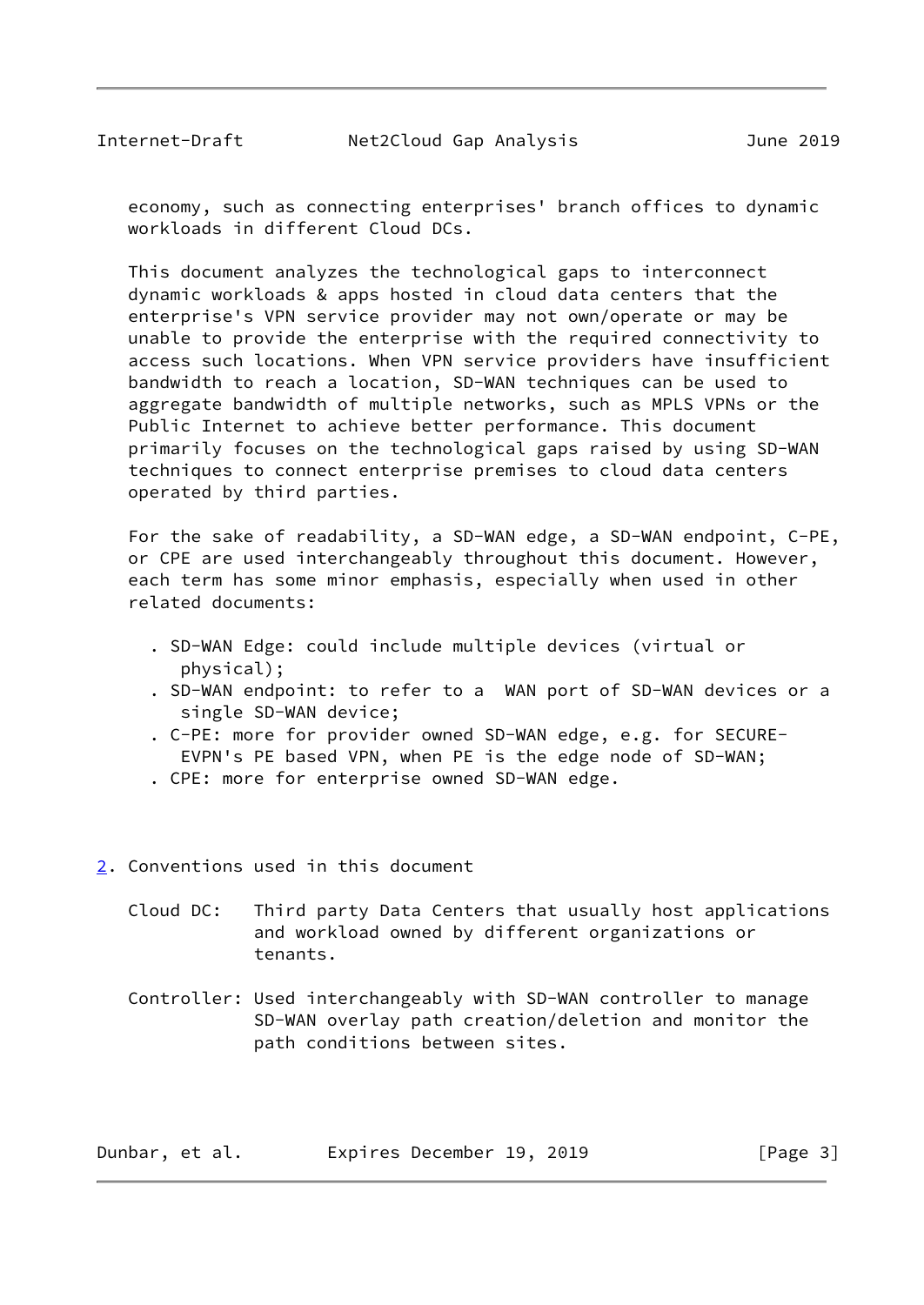<span id="page-3-1"></span>

- CPE-Based VPN: Virtual Private Network designed and deployed from CPEs. This is to differentiate from most commonly used PE-based VPNs a la [RFC 4364.](https://datatracker.ietf.org/doc/pdf/rfc4364)
- OnPrem: On Premises data centers and branch offices
- SD-WAN: Software Defined Wide Area Network, "SD-WAN" refers to the solutions of pooling WAN bandwidth from multiple underlay networks to get better WAN bandwidth management, visibility & control. When the underlay is a private network, traffic may be forwarded without any additional encryption; when the underlay networks are public, such as the Internet, some traffic needs to be encrypted when passing through (depending on user provided policies).
- <span id="page-3-0"></span>[3](#page-3-0). Gap Analysis of C-PEs WAN Port Registration

 SD-WAN technology has emerged as means to dynamically and securely interconnect the OnPrem branches with the workloads instantiated in Cloud DCs that do not have direct connectivity to BGP/MPLS VPN PEs or have very limited bandwidth.

Some SD-WAN networks use the NHRP protocol [[RFC2332\]](https://datatracker.ietf.org/doc/pdf/rfc2332) to register WAN ports of SD-WAN edges with a "Controller" (or NHRP server), which then has the ability to map a private VPN address to a public IP address of the destination node. DSVPN [\[DSVPN](#page-16-2)] or DMVPN [\[DMVPN](#page-16-3)] are used to establish tunnels between WAN ports of SD-WAN edge nodes.

 NHRP was originally intended for ATM address resolution, and as a result, it misses many attributes that are necessary for dynamic endpoint C-PE registration to the controller, such as:

 - Interworking with the MPLS VPN control plane. A SD-WAN edge can have some ports facing the MPLS VPN network over which packets can be forwarded without any encryption and some ports facing the public Internet over which sensitive traffic needs to be encrypted before being sent.

Dunbar, et al. **Expires December 19, 2019** [Page 4]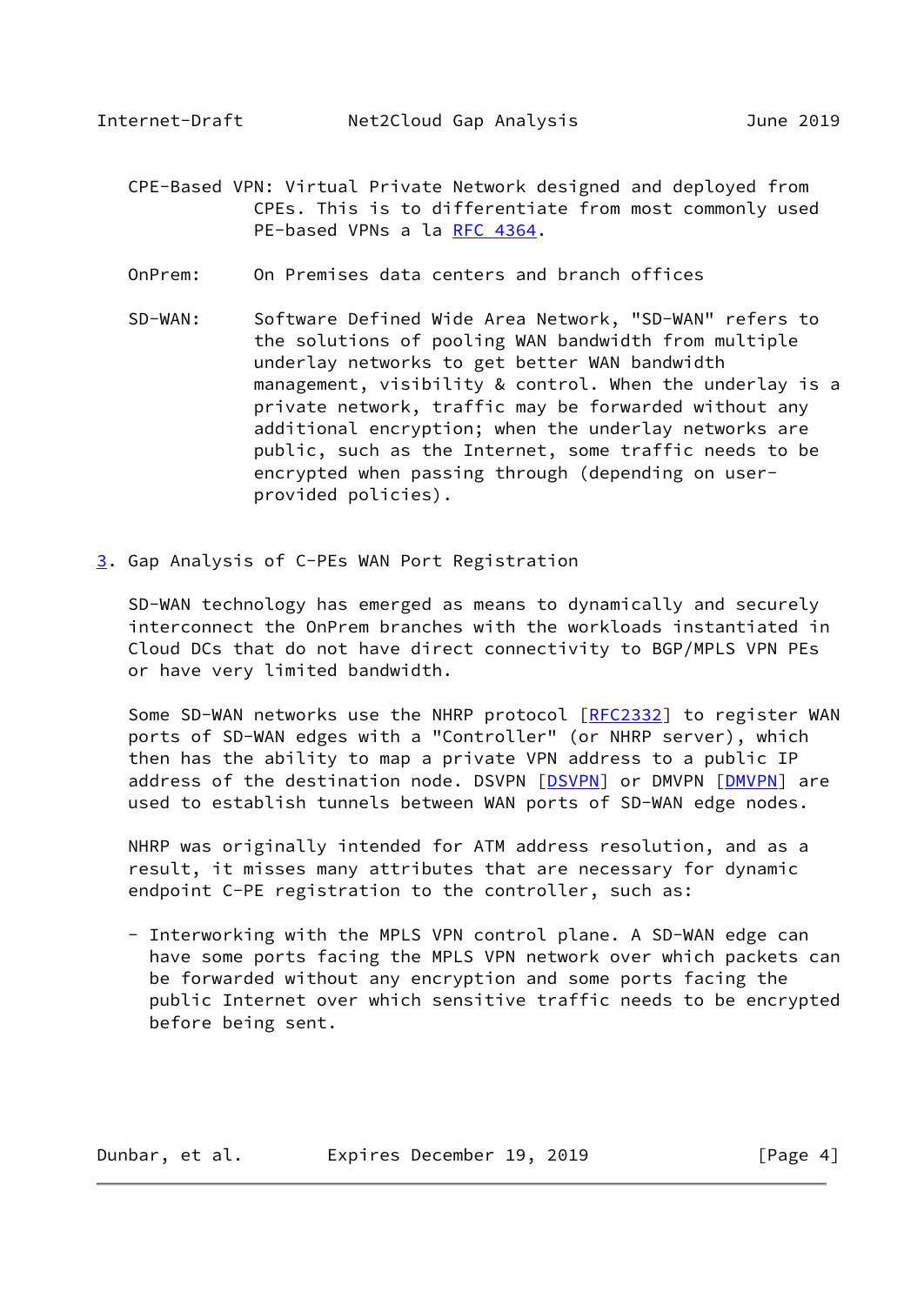- <span id="page-4-1"></span> - Scalability: NHRP/DSVPN/DMVPN works fine with small numbers of edge nodes. When a network has more than 100 nodes, these protocols do not scale well.
- NHRP does not have the IPsec attributes, which are needed for peers to build Security Associations over the public internet.
- NHRP messages do not have any field to encode the C-PE supported encapsulation types, such as IPsec-GRE or IPsec-VxLAN.
- NHRP messages do not have any field to encode C-PE Location identifiers, such as Site Identifier, System ID, and/or Port ID.
- NHRP messages do not have any field to describe the gateway(s) to which the C-PE is attached. When a C-PE is instantiated in a Cloud DC, it is desirable for C-PE's owner to be informed of how/where the C-PE is attached.
- NHRP messages do not have any field to describe C-PE's NAT properties if the C-PE is using private addresses, such as the NAT type, Private address, Public address, Private port, Public port, etc.

<span id="page-4-2"></span> [BGP-SDWAN-PORT] describes how SD-WAN edge nodes use BGP to register their WAN ports properties to the SD-WAN controller, which then propagates the information to other SD-WAN edge nodes that are authenticated and authorized to communicate with them.

<span id="page-4-0"></span>[4](#page-4-0). Aggregating VPN paths and Internet paths

 Most likely, enterprises (especially the largest ones) already have their CPEs interconnected by providers' VPNs, based upon VPN techniques such as EVPN, L2VPN, or L3VPN. The VPN can be PE-based or CPE-based. The commonly used PE-based VPNs have CPE directly attached to PEs, therefore the communication between CPEs and PEs is considered as secure. MP-BGP is used to learn & distribute routes among CPEs, even though sometimes routes among CPEs are statically configured on the CPEs.

 To aggregate paths over the Internet and paths over the VPN, the C- PEs need to have some WAN ports connected to the PEs of the VPNs and other WAN ports connected to the Internet. It is necessary for the CPEs to use a protocol so that they can register the WAN port properties with their SD-WAN Controller(s): this information conditions the establishment and the maintenance of IPsec SA associations among relevant C-PEs.

| Dunbar, et al. | Expires December 19, 2019 |  | [Page 5] |
|----------------|---------------------------|--|----------|
|----------------|---------------------------|--|----------|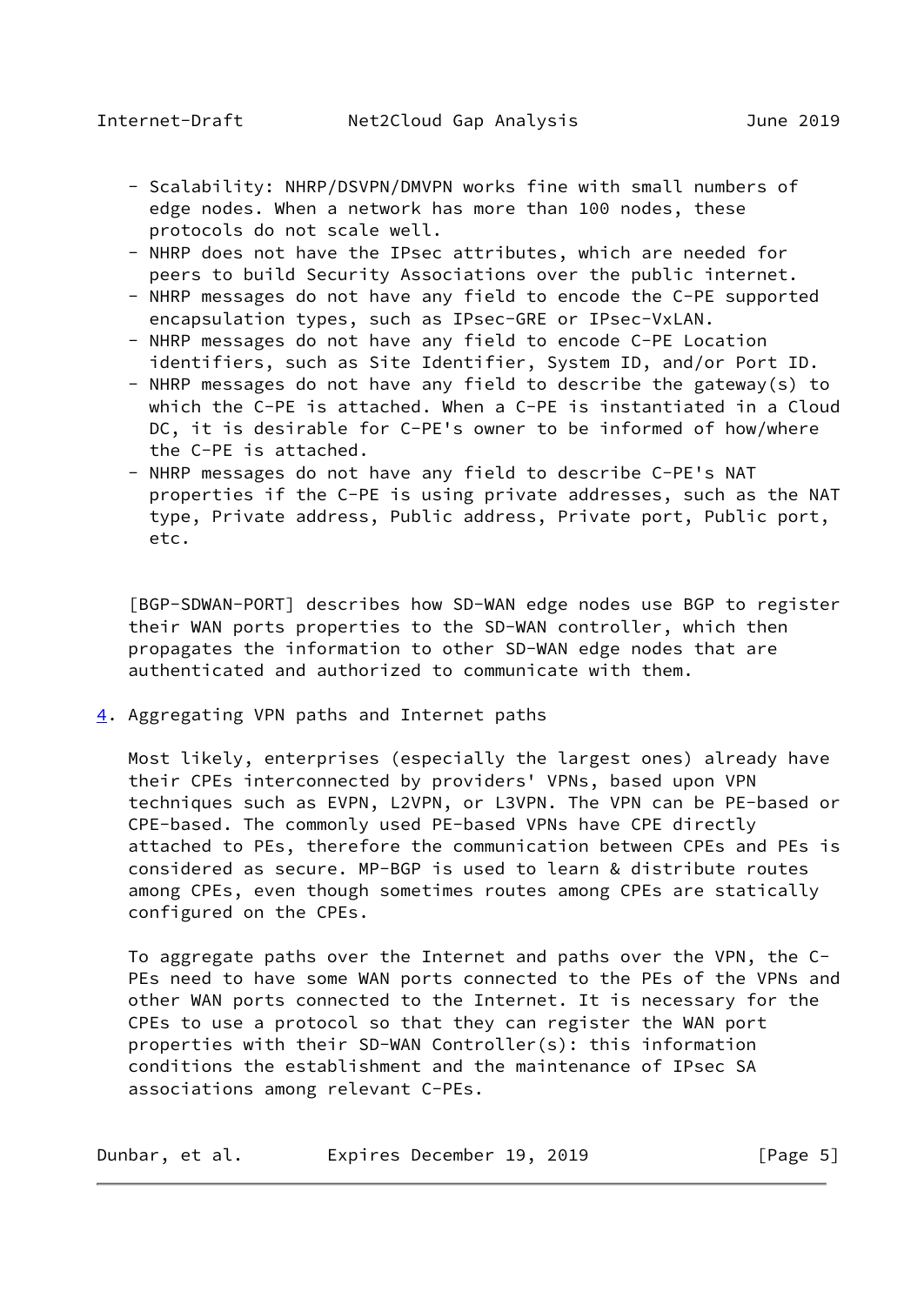<span id="page-5-0"></span> When using NHRP for registration purposes, C-PEs need to run two separate control planes: EVPN&BGP for CPE-based VPNs, and NHRP & DSVPN/DMVPN for ports connected to the Internet. Two separate control planes not only add complexity to C-PEs, but also increase operational cost.



Figure 1: CPEs interconnected by VPN paths and Internet Paths

4.1. Key Control Plane Components of SD-WAN

As described in [\[BGP-SDWAN-Usage](#page-15-5)], the SD-WAN Overlay Control Plane has three distinct properties:

- SD-WAN node's WAN Port Property registration to the SD-WAN Controller.
	- o To inform the SD-WAN controller and authorized peers of the WAN port properties of the C-PE [SDWAN-Port]. When the WAN ports are assigned private addresses, this step can register the type of NAT that translates private addresses into public ones.
- Controller facilitated IPsec SA management and NAT information distribution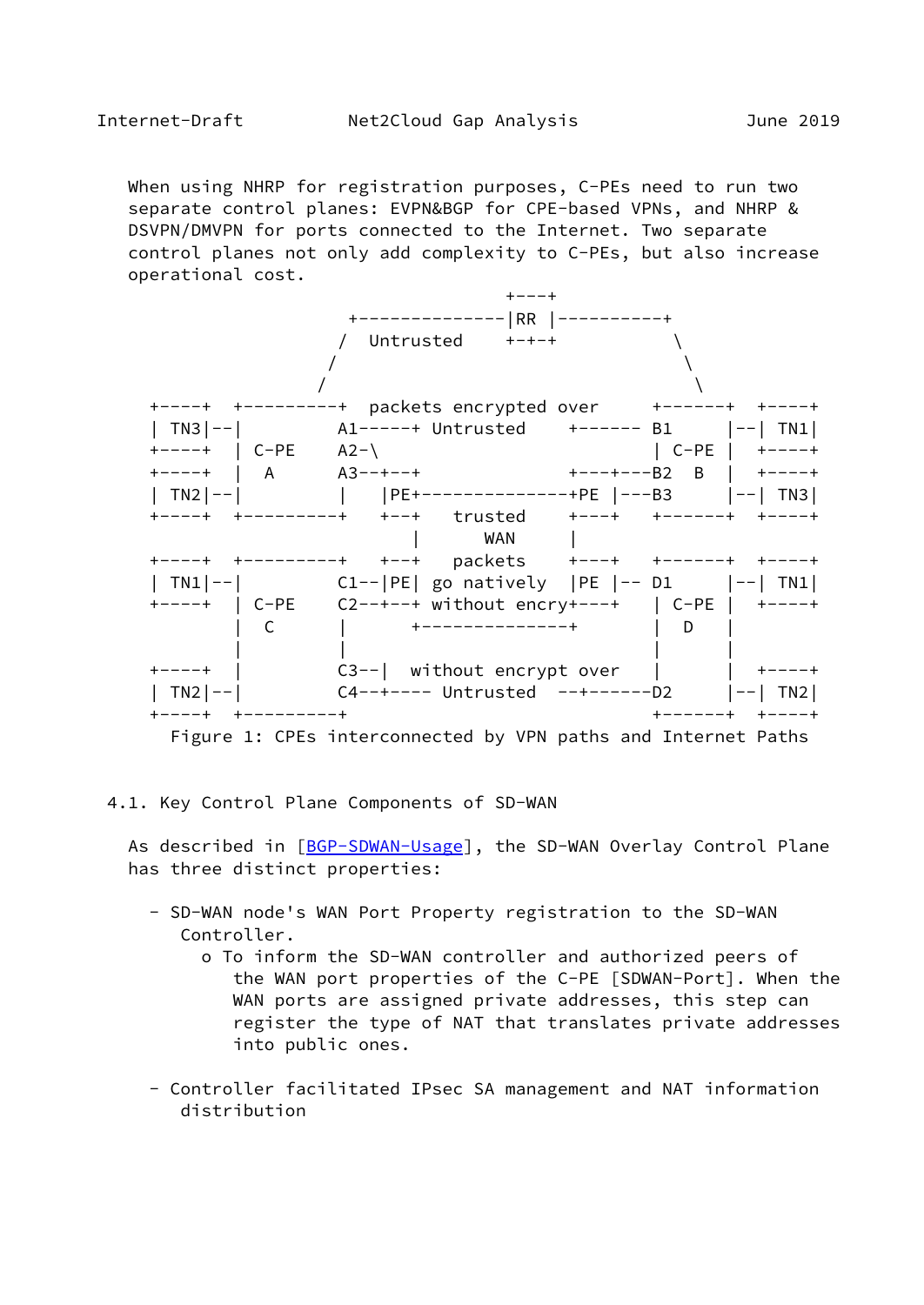|--|--|

<span id="page-6-0"></span>

| Internet-Draft | Net2Cloud Gap Analysis |  |  |  | June 2019 |
|----------------|------------------------|--|--|--|-----------|
|----------------|------------------------|--|--|--|-----------|

- o It is for SD-WAN controller to facilitate or manage the IPsec configuration and peer authentication for all IPsec tunnels terminated at the SD-WAN nodes.
- Establishing and Managing the topology and reachability for services attached to the client ports of SD-WAN nodes. o This is for the overlay layer's route distribution, so that a C-PE can populate its overlay routing table with entries that identify the next hop for reaching a specific route/service attached to remote nodes. [[SECURE-EVPN](#page-8-2)] describes EVPN and other options.

## 4.2. Using BGP Tunnel-Encap

[RFC5512](https://datatracker.ietf.org/doc/pdf/rfc5512) and [\[Tunnel-Encap](#page-6-1)] describe methods to construct BGP UPDATE messages that advertise endpoints' tunnel encapsulation capability and the respective attached client routes, so that the peers that receive of the BGP UPDATE can establish appropriate tunnels with the endpoints for the aforementioined routes. [RFC5512](https://datatracker.ietf.org/doc/pdf/rfc5512) uses the Endpoint Address subTLV, whereas [\[Tunnel-Encap](#page-6-1)] uses Remote Endpoint Address subTLV to indicates address of the tunnel endpoint which can be an IPv4 or an IPv6 address. There are Tunnel Encapsulation attribute subTLVs to indicate the supported encapsulation types, such as L2TPv3, GRE, VxLAN, IP-in-IP, etc.

<span id="page-6-1"></span>[Tunnel-Encap] removed SAFI =7 (which was specified by [RFC5512](https://datatracker.ietf.org/doc/pdf/rfc5512)) for distributing encapsulation tunnel information. [*Iunnel-Encap*] requires that tunnels need to be associated with routes.

 There is also the Color sub-TLV to describe customer-specified information about the tunnels (which can be creatively used for SD- WAN).

Here are some of the gaps using [*Tunnel-Encap*] to control SD-WAN Tunnels:

- [[Tunnel-Encap\]](#page-6-1) doesn't have the functionality that would help the C-PE to register its WAN Port properties.
- A SD-WAN tunnel, e.g. IPsec-based, requires a negotiation between the tunnel's end points for supported encryption algorithms and tunnel types before it can be properly established, whereas [[Tunnel-Encap\]](#page-6-1) only allow the announcement of one endpoint's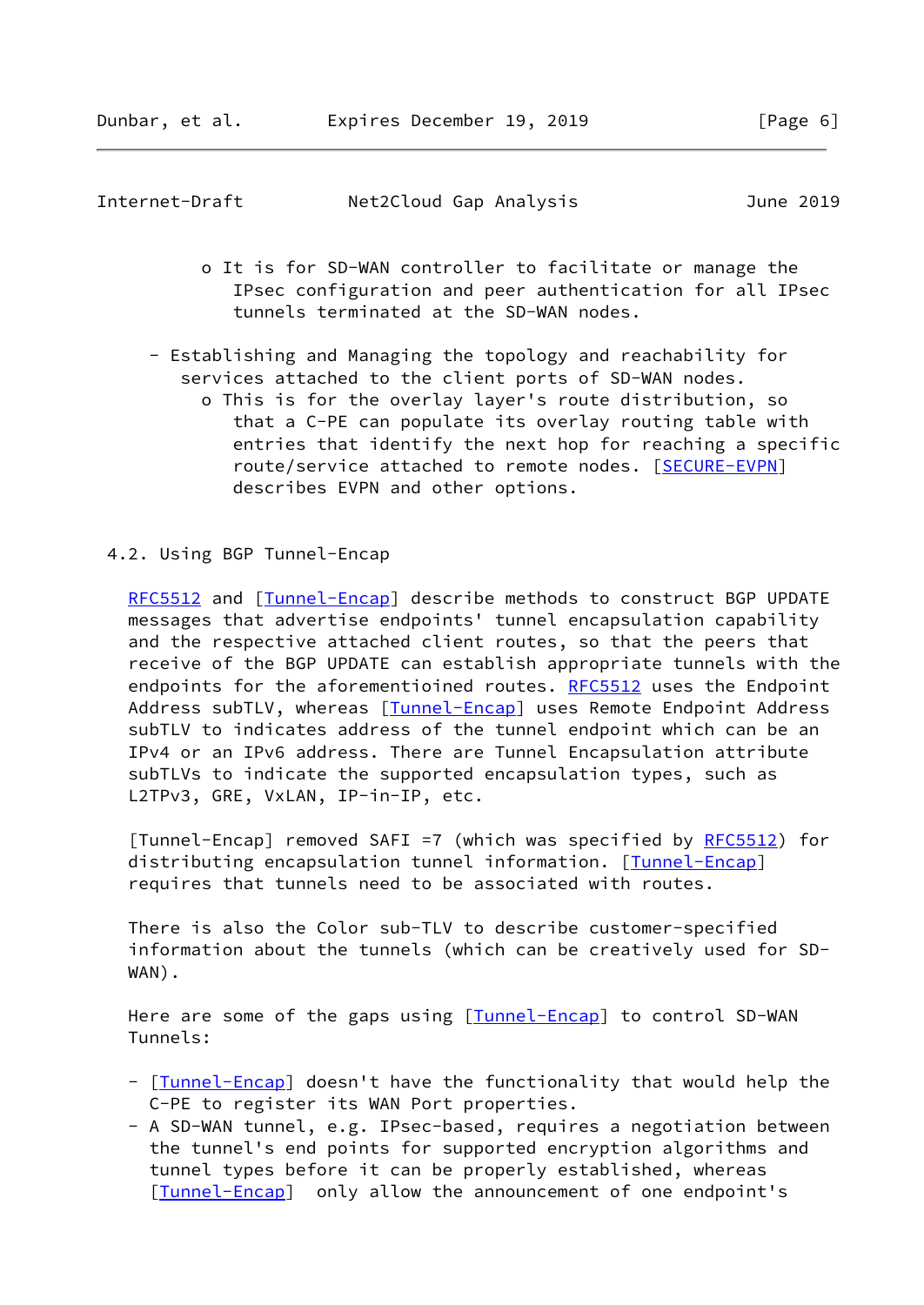| Dunbar, et al. | Expires December 19, 2019 | [Page 7] |
|----------------|---------------------------|----------|
|----------------|---------------------------|----------|

Internet-Draft Net2Cloud Gap Analysis June 2019

 and no negotiation between tunnel end points is needed. The establishment of a SD-WAN tunnel can fail, e.g., in case the two endpoints support different encryption algorithms. That is why a SD-WAN tunnel needs to be established and maintained independently from advertising client routes attached to the edge node.

- [[Tunnel-Encap\]](#page-6-1) requires all tunnels updates are associated with routes. There can be many client routes associated with the SD-WAN IPsec tunnel between two C-PEs' WAN ports; the corresponding destination prefixes (as announced by the aforementioned routes) may also be reached through the VPN underlay without any encryption. A more realistic approach to separate SD-WAN tunnel management from client routes association with the SD-WAN tunnels.
- When SD-WAN tunnel and clients routes are separate, the SD-WAN Tunnel establishment may not have routes associated. There is a suggestion on using a "Fake Route" for a SD-WAN node to use [*Iunnel-Encap*] to advertise its SD-WAN tunnel end-points properties. However, using "Fake Route" can raise some design complexity for large SD-WAN networks with many tunnels. For example, for a SD-WAN network with hundreds of nodes, with each node having many ports & many endpoints to establish SD-WAN tunnels with their corresponding peers, the node would need as many "fake addresses". For large SD-WAN networks (such as those comprised of more than 10000 nodes), each node might need 10's thousands of "fake addresses", which is very difficult to manage and requires lots of configuration tasks to get the nodes properly set up.
- [[Tunnel-Encap\]](#page-6-1) does not have any field to carry detailed information about the remote C-PE, such as Site-ID, System-ID, Port-ID
- [[Tunnel-Encap\]](#page-6-1) Does not have any field to carry IPsec attributes for the SD-WAN edge nodes to establish IPsec Security Associations with others. It does not have any proper way for two peer CPEs to negotiate IPsec keys either, based on the configuration sent by the Controller.
- [[Tunnel-Encap\]](#page-6-1) does not have any field to indicate the UDP NAT private address <-> public address mapping
- C-PEs tend to communicate with a subset of the other C-PEs, not all the C-PEs need to be connected through a mesh topology. Without any BGP extension, many nodes can get dumped with too much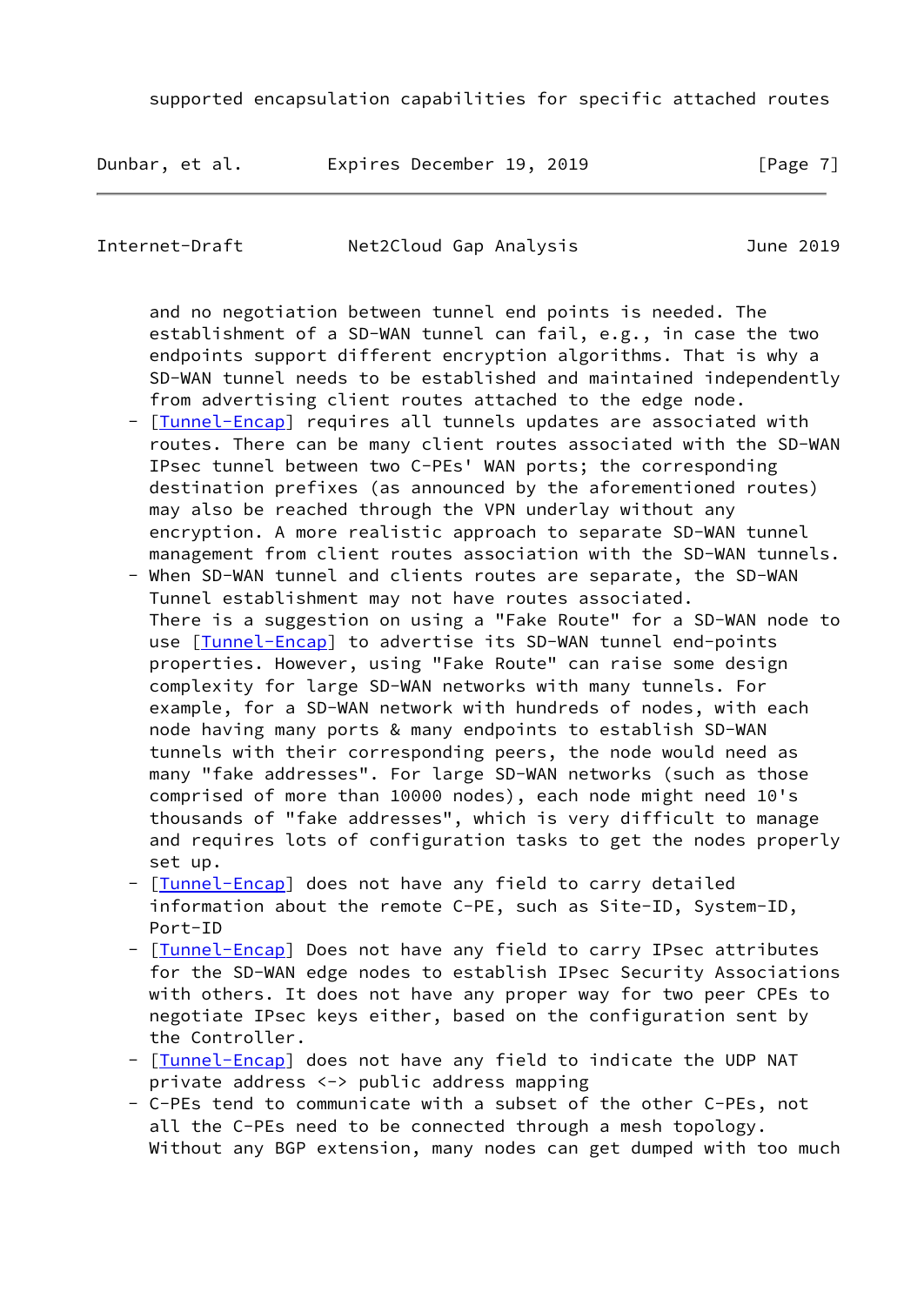<span id="page-8-1"></span>

| Internet-Draft | Net2Cloud Gap Analysis |  |  |  | June 2019 |
|----------------|------------------------|--|--|--|-----------|
|----------------|------------------------|--|--|--|-----------|

 information coming from other nodes that they never need to communicate with.

#### <span id="page-8-0"></span>[4.3](#page-8-0). SECURE-L3VPN/EVPN

<span id="page-8-3"></span>[SECURE-L3VPN] describes how to extend the BGP/MPLS VPN [\[RFC4364](https://datatracker.ietf.org/doc/pdf/rfc4364)] capabilities to allow some PEs to connect to other PEs via public networks. [[SECURE-L3VPN\]](#page-8-3) introduces the concept of Red Interface & Black Interface used by PEs, where the RED interfaces are used to forward traffic into the VPN, and the Black Interfaces are used between WAN ports through which only IPsec-protected packets are forwarded to the Internet or to other backbone network thereby eliminating the need for MPLS transport in the backbone.

 [SECURE-L3VPN] assumes PEs using MPLS over IPsec when sending traffic through the Black Interfaces.

<span id="page-8-2"></span> [SECURE-EVPN] describes a solution where point-to-multipoint BGP signaling is used in the control plane for SDWAN Scenario #1. It relies upon a BGP cluster design to facilitate the key and policy exchange among PE devices to create private pair-wise IPsec Security Associations without IKEv2 point-to-point signaling or any other direct peer-to-peer session establishment messages.

Both [\[SECURE-L3VPN](#page-8-3)] and [\[SECURE-EVPN](#page-8-2)] are useful, however, they both miss the aspects of aggregating VPN and Internet underlays. In summary:

- These documents do not address the scenario of C-PE having some ports facing VPN PEs and other ports facing the Internet.
- The [[SECURE-L3VPN\]](#page-8-3) assumes that a CPE "registers" with the RR. However, it does not say how. It assumes that the remote CPEs are pre-configured with the IPsec SA manually. In SD-WAN, Zero Touch Provisioning is expected. Manual configuration is not an option, as it contradicts the objectives of SD-WAN to automate configuration tasks.
- For RR communication with C-PEs, this draft only mentions IPsec. Missing TLS/DTLS.
- The draft assumes that C-PEs and RR are connected with an IPsec tunnel. With zero touch provisioning, we need an automatic way to synchronize the IPsec SAs between C-PEs and RR. The draft assumes: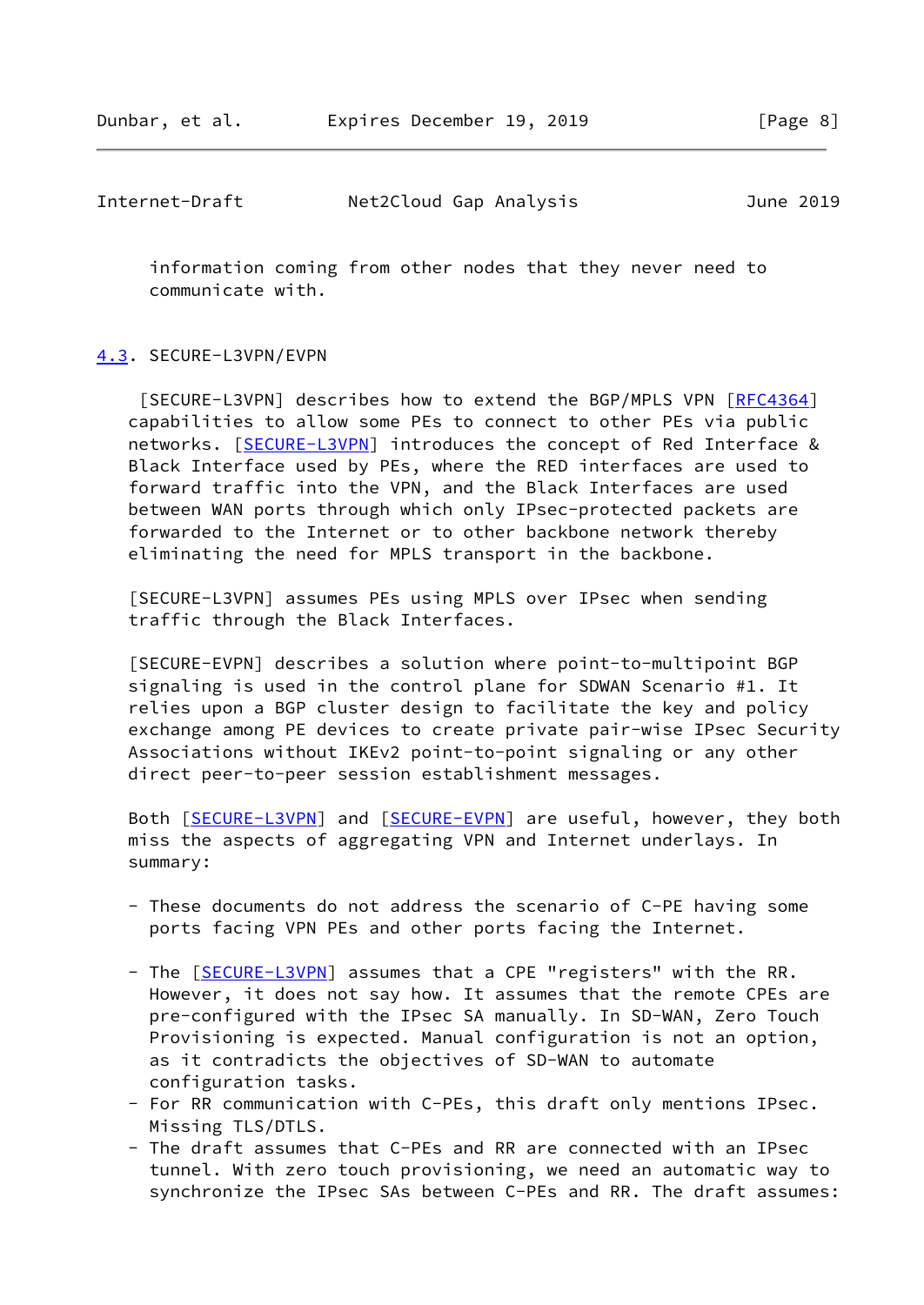<span id="page-9-1"></span>Internet-Draft Net2Cloud Gap Analysis June 2019

 A CPE must also be provisioned with whatever additional information is needed in order to set up an IPsec SA with each of the red RRs

- IPsec requires periodic refreshment of the keys. The draft does not provide any information about how to synchronize the refreshment among multiple nodes.
- IPsec usually sends configuration parameters to two endpoints only and lets these endpoints negotiate the key. Let us assume that the RR is responsible for creating the key for all endpoints: When one endpoint is compromised, all other connections will be impacted.

## <span id="page-9-0"></span>[4.4](#page-9-0). Preventing attacks from Internet-facing ports

When C-PEs have Internet-facing ports, additional security risks are raised.

 To mitigate security risks, in addition to requiring Anti-DDoS features on C-PEs, it is necessary for CPEs to support means to determine whether traffic sent by remote peers is legitimate to prevent spoofing attacks.

#### <span id="page-9-2"></span>[5](#page-9-2). CPEs not directly connected to VPN PEs

 Because of the ephemeral property of the selected Cloud DCs, an enterprise or its network service provider may not have direct connections to the Cloud DCs that are used for hosting the enterprise's specific workloads/Apps. Under those circumstances, SD- WAN is a very flexible choice to interconnect the enterprise onpremises data centers & branch offices to its desired Cloud DCs.

 However, SD-WAN paths established over the public Internet can have unpredictable performance, especially over long distances and across operators' domains. Therefore, it is highly desirable to steer as much as possible the portion of SD-WAN paths over service provider VPN (e.g., enterprise's existing VPN) that have guaranteed SLA to minimize the distance or the number of segments over the public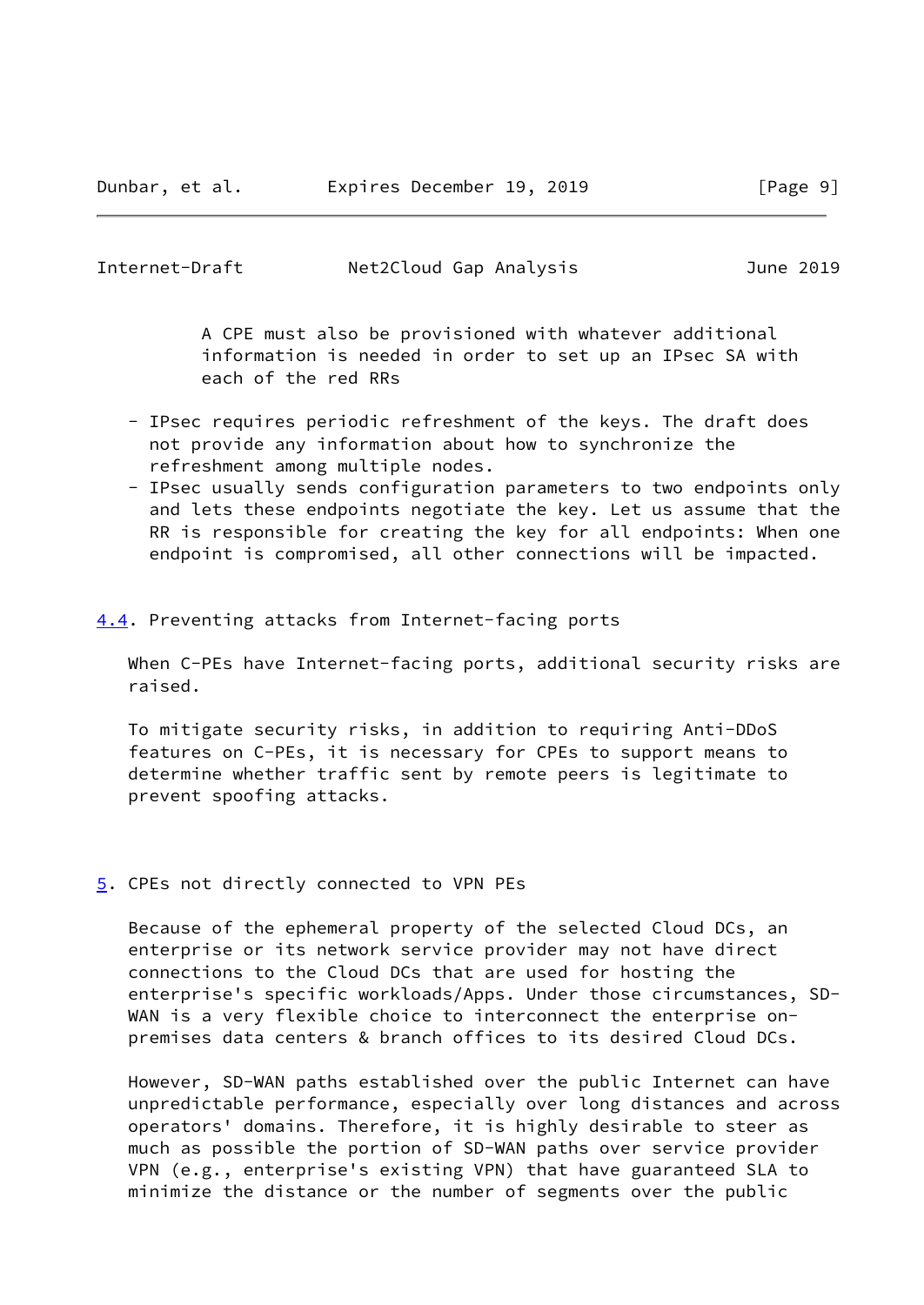Internet.

Dunbar, et al. Expires December 19, 2019 [Page 10]

Internet-Draft Net2Cloud Gap Analysis June 2019

 MEF Cloud Service Architecture [MEF-Cloud] also describes a use case of network operators that uses SD-WAN over LTE or the public Internet for last mile access where the VPN service providers cannot necessarily provide the required physical infrastructure.

 Under those scenarios, one or two of the SD-WAN endpoints may not be directly attached to the PEs of a VPN Domain.

 When using SD-WAN to connect the enterprise's existing sites with the workloads hosted in Cloud DCs, the corresponding CPEs have to be upgraded to support SD-WAN. If the workloads hosted in Cloud DCs need to be connected to many sites, the upgrade process can be very expensive.

 [Net2Cloud-Problem] describes a hybrid network approach that integrates SD-WAN with traditional MPLS-based VPNs, to extend the existing MPLS-based VPNs to the Cloud DC Workloads over the access paths that are not under the VPN provider's control. To make it work properly, a small number of the PEs of the MPLS VPN can be designated to connect to the remote workloads via SD-WAN secure IPsec tunnels. Those designated PEs are shown as fPE (floating PE or smart PE) in Figure 3. Once the secure IPsec tunnels are established, the workloads hosted in Cloud DCs can be reached by the enterprise's VPN without upgrading all of the enterprise's existing CPEs. The only CPE that needs to support SD-WAN would be a virtualized CPE instantiated within the cloud DC.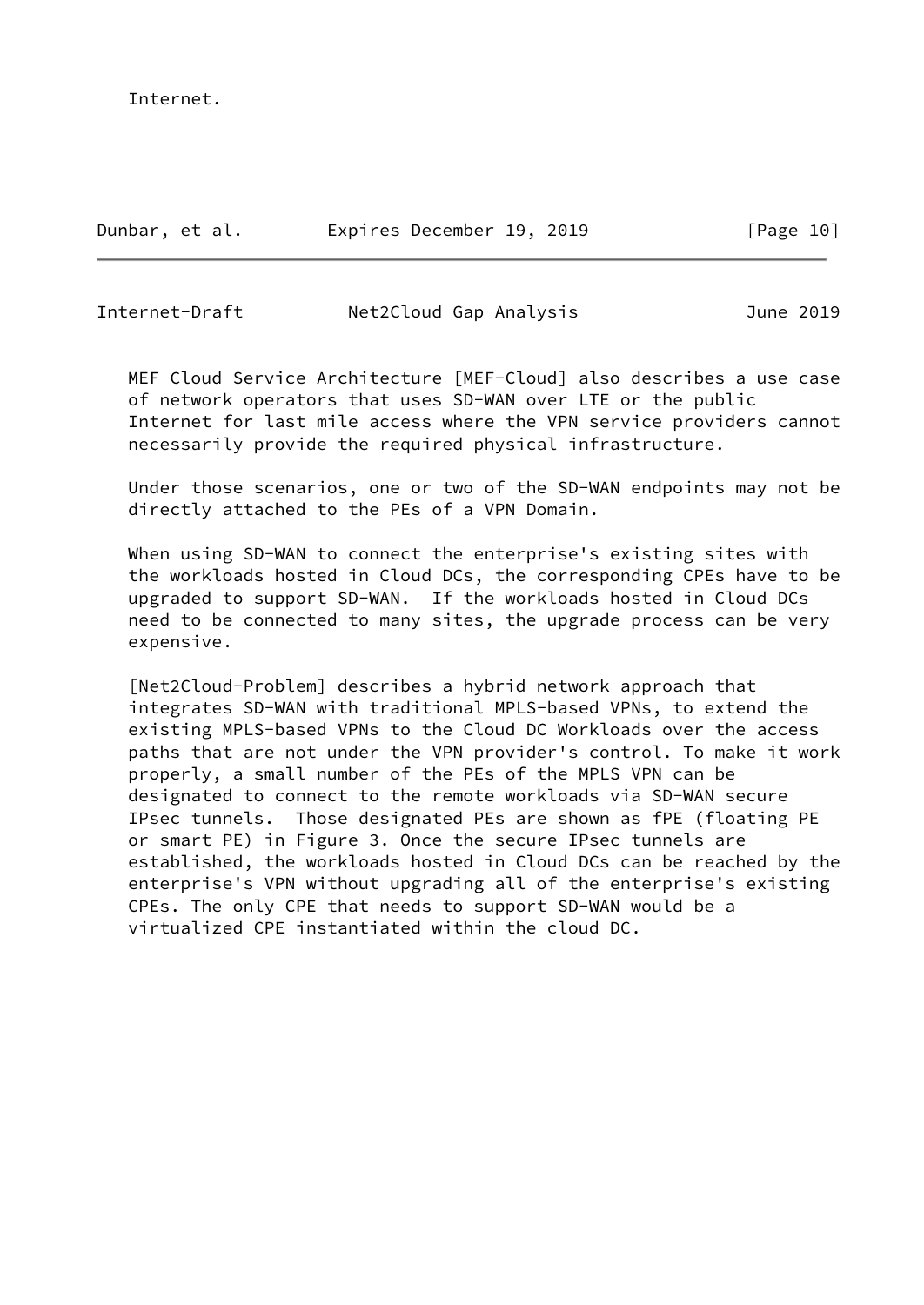



Internet-Draft Net2Cloud Gap Analysis June 2019





Figure 3: VPN Extension to Cloud DC

 In Figure 3, the optimal Cloud DC to host the workloads (as a function of the proximity, capacity, pricing, or other criteria chosen by the enterprises) does not have a direct connection to the PEs of the MPLS VPN that interconnects the enterprise's existing sites.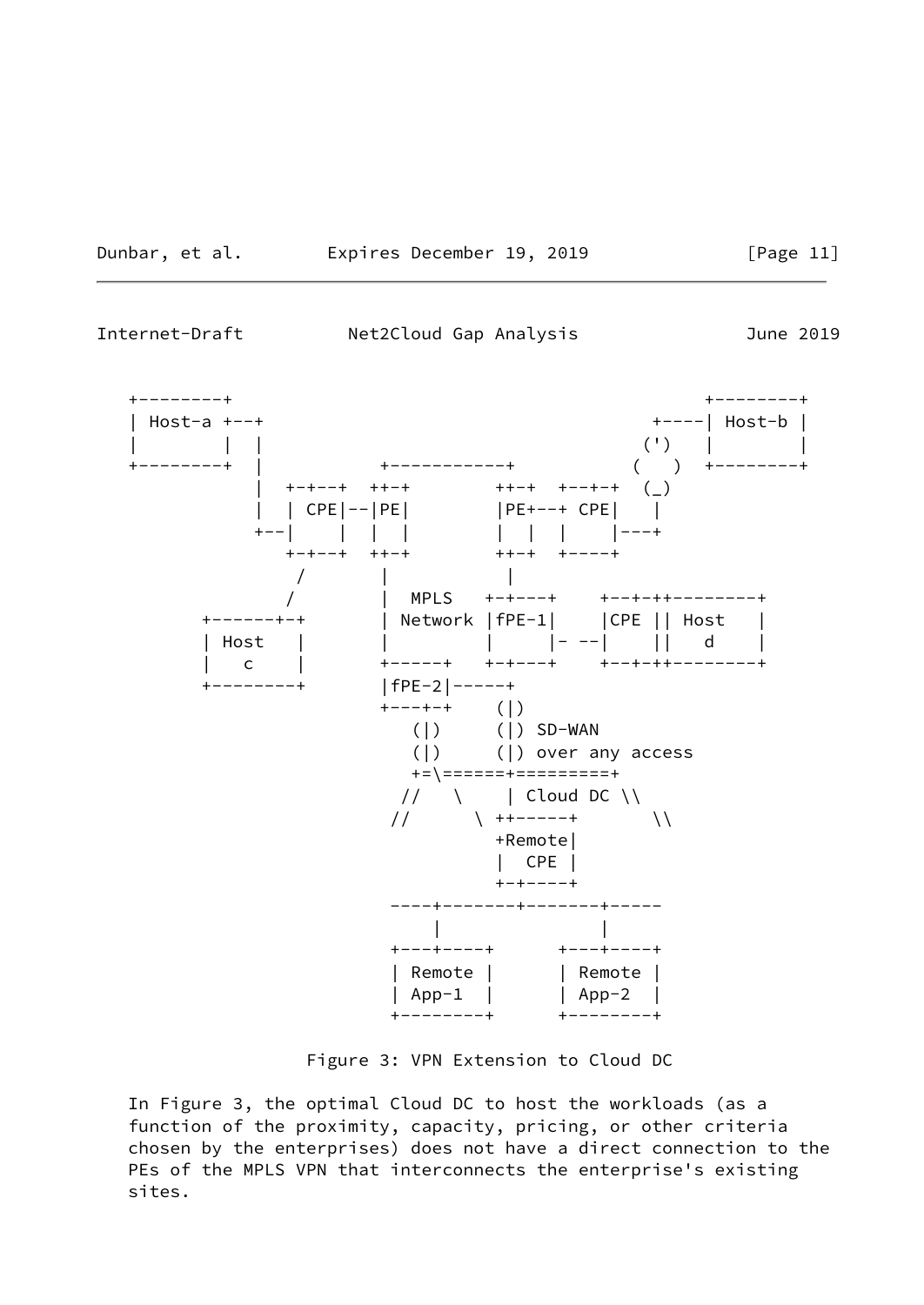Dunbar, et al. Expires December 19, 2019 [Page 12]

<span id="page-12-1"></span>

| Internet-Draft | Net2Cloud Gap Analysis | June 2019 |
|----------------|------------------------|-----------|
|                |                        |           |

<span id="page-12-0"></span>**[5.1](#page-12-0).** Floating PEs to connect to Remote CPEs

 To extend MPLS VPNs to remote CPEs, it is necessary to establish secure tunnels (such as IPsec tunnels) between the Floating PEs and the remote CPEs.

 Even though a set of PEs can be manually selected to act as the floating PEs for a specific cloud data center, there are no standard protocols for those PEs to interact with the remote CPEs (most likely virtualized) instantiated in the third party cloud data centers (such as exchanging performance or route information).

 When there is more than one fPE available for use (as there should be for resiliency purposes or the ability to support multiple cloud DCs geographically scattered), it is not straightforward to designate an egress fPE to remote CPEs based on applications. There is too much applications' traffic traversing PEs, and it is not feasible for PEs to recognize applications from the payload of packets.

## <span id="page-12-2"></span>[5.2](#page-12-2). NAT Traversal

 Cloud DCs that only assign private IPv4 addresses to the instantiated workloads assume that traffic to/from the workload usually needs to traverse NATs.

 A SD-WAN edge node can solicit a STUN (Session Traversal of UDP Through Network Address Translation [RFC 3489\)](https://datatracker.ietf.org/doc/pdf/rfc3489) Server to get the NAT property, the public IP address and the Public Port number so that such information can be communicated to the relevant peers.

<span id="page-12-3"></span>[5.3](#page-12-3). Complexity of using BGP between PEs and remote CPEs via Internet

 Even though an EBGP (external BGP) Multi-hop design can be used to connect peers that are not directly connected to each other, there are still some complications in extending BGP from MPLS VPN PEs to remote CPEs via any access path (e.g., Internet).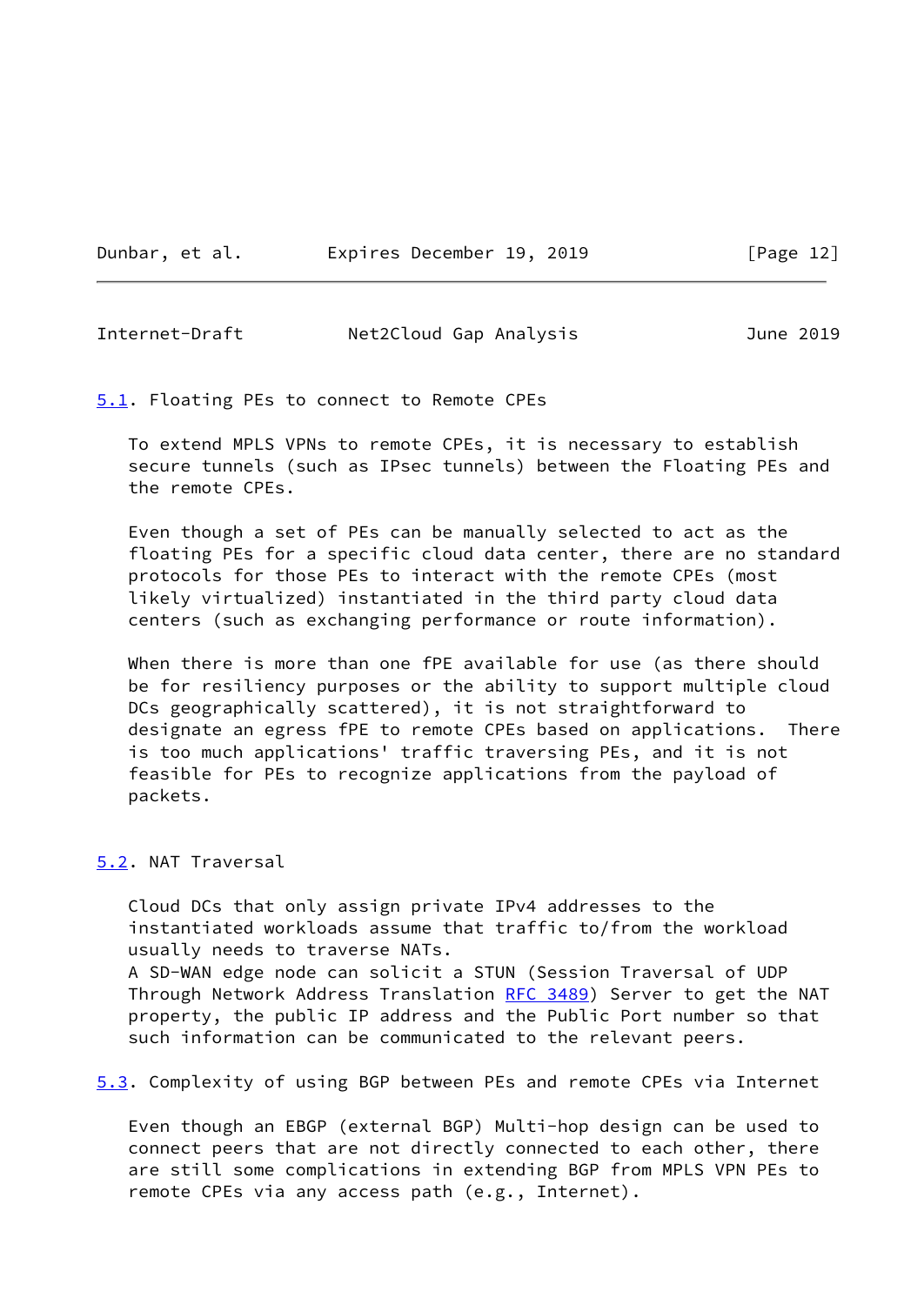The path between the remote CPEs and VPN PEs that maintain VPN routes may very well traverse untrusted nodes.

| Dunbar, et al. | Expires December 19, 2019 |  | [Page 13] |
|----------------|---------------------------|--|-----------|
|----------------|---------------------------|--|-----------|

<span id="page-13-1"></span>

| Internet-Draft | Net2Cloud Gap Analysis | June 2019 |
|----------------|------------------------|-----------|
|----------------|------------------------|-----------|

 EBGP Multi-hop design requires static configuration on both peers. To use EBGP between a PE and remote CPEs, the PE has to be manually configured with the "next-hop" set to the IP address of the CPEs. When remote CPEs, especially remote virtualized CPEs are dynamically instantiated or removed, the configuration of Multi-Hop EBGP on the PE has to be changed accordingly.

 Egress peering engineering (EPE) is not sufficient. Running BGP on virtualized CPEs in Cloud DCs requires GRE tunnels to be established first, which requires the remote CPEs to support address and key management capabilities. [RFC 7024](https://datatracker.ietf.org/doc/pdf/rfc7024) (Virtual Hub & Spoke) and Hierarchical VPN do not support the required properties.

 Also, there is a need for a mechanism to automatically trigger configuration changes on PEs when remote CPEs' are instantiated or moved (leading to an IP address change) or deleted.

 EBGP Multi-hop design does not include a security mechanism by default. The PE and remote CPEs need secure communication channels when connecting via the public Internet.

 Remote CPEs, if instantiated in Cloud DCs, might have to traverse NATs to reach PEs. It is not clear how BGP can be used between devices located beyond the NAT and the devices located behind the NAT. It is not clear how to configure the Next Hop on the PEs to reach private IPv4 addresses.

#### <span id="page-13-0"></span>[5.4](#page-13-0). Designated Forwarder to the remote edges

 Among the multiple floating PEs that are reachable from a remote CPE, multicast traffic sent by the remote CPE towards the MPLS VPN can be forwarded back to the remote CPE due to the PE receiving the multicast packets forwarding the multicast/broadcast frame to other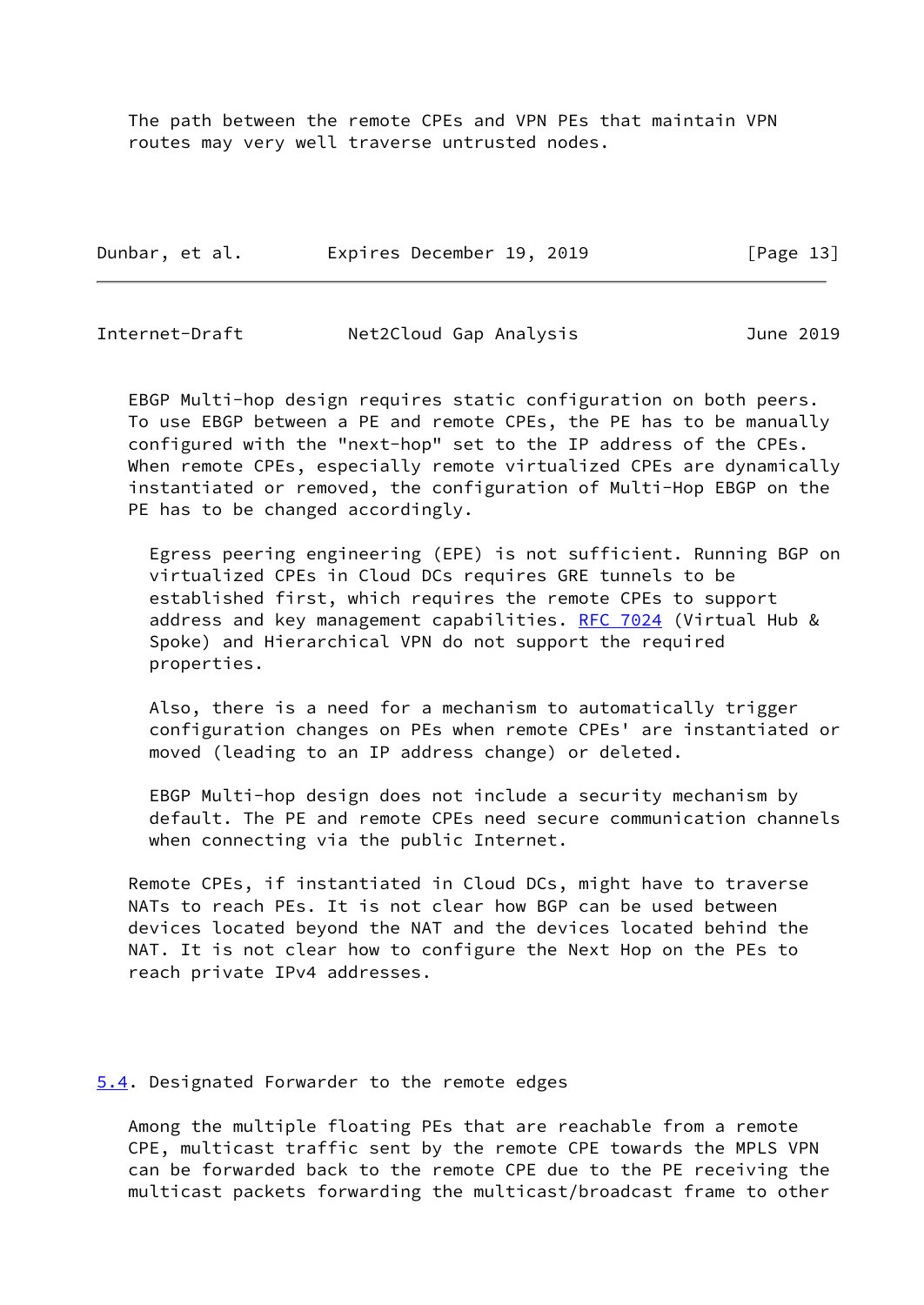PEs that in turn send to all attached CPEs. This process may cause traffic loops.

 Therefore, it is necessary to designate one floating PE as the CPE's Designated Forwarder, similar to TRILL's Appointed Forwarders [\[RFC6325](https://datatracker.ietf.org/doc/pdf/rfc6325)].

| Dunbar, et al. |  |  | Expires December 19, 2019 |  |  | [Page 14] |  |
|----------------|--|--|---------------------------|--|--|-----------|--|
|----------------|--|--|---------------------------|--|--|-----------|--|

<span id="page-14-1"></span>Internet-Draft Net2Cloud Gap Analysis June 2019

MPLS VPNs do not have features like TRILL's Appointed Forwarders.

<span id="page-14-0"></span>[5.5](#page-14-0). Traffic Path Management

 When there are multiple floating PEs that have established IPsec tunnels with the remote CPE, the remote CPE can forward outbound traffic to the Designated Forwarder PE, which in turn forwards traffic to egress PEs and then to the final destinations. However, it is not straightforward for the egress PE to send back the return traffic to the Designated Forwarder PE.

Example of Return Path management using Figure 3 above.

 - fPE-1 is DF for communication between App-1 <-> Host-a due to latency, pricing or other criteria. - fPE-2 is DF for communication between App-1 <-> Host-b.

#### <span id="page-14-2"></span>[6](#page-14-2). Manageability Considerations

 Zero touch provisioning of SD-WAN edge nodes should be a major feature of SD-WAN deployments. It is necessary for a newly powered up SD-WAN edge node to establish a secure connection (by means of TLS, DTLS, etc.) with its controller.

<span id="page-14-3"></span>[7](#page-14-3). Security Considerations

 The intention of this draft is to identify the gaps in current and proposed SD-WAN approaches that can address requirements identified in [Net2Cloud-problem].

 Several of these approaches have gaps in meeting enterprise security requirements when tunneling their traffic over the Internet, since this is the purpose of SD-WAN. See the individual sections above for further discussion of these security gaps.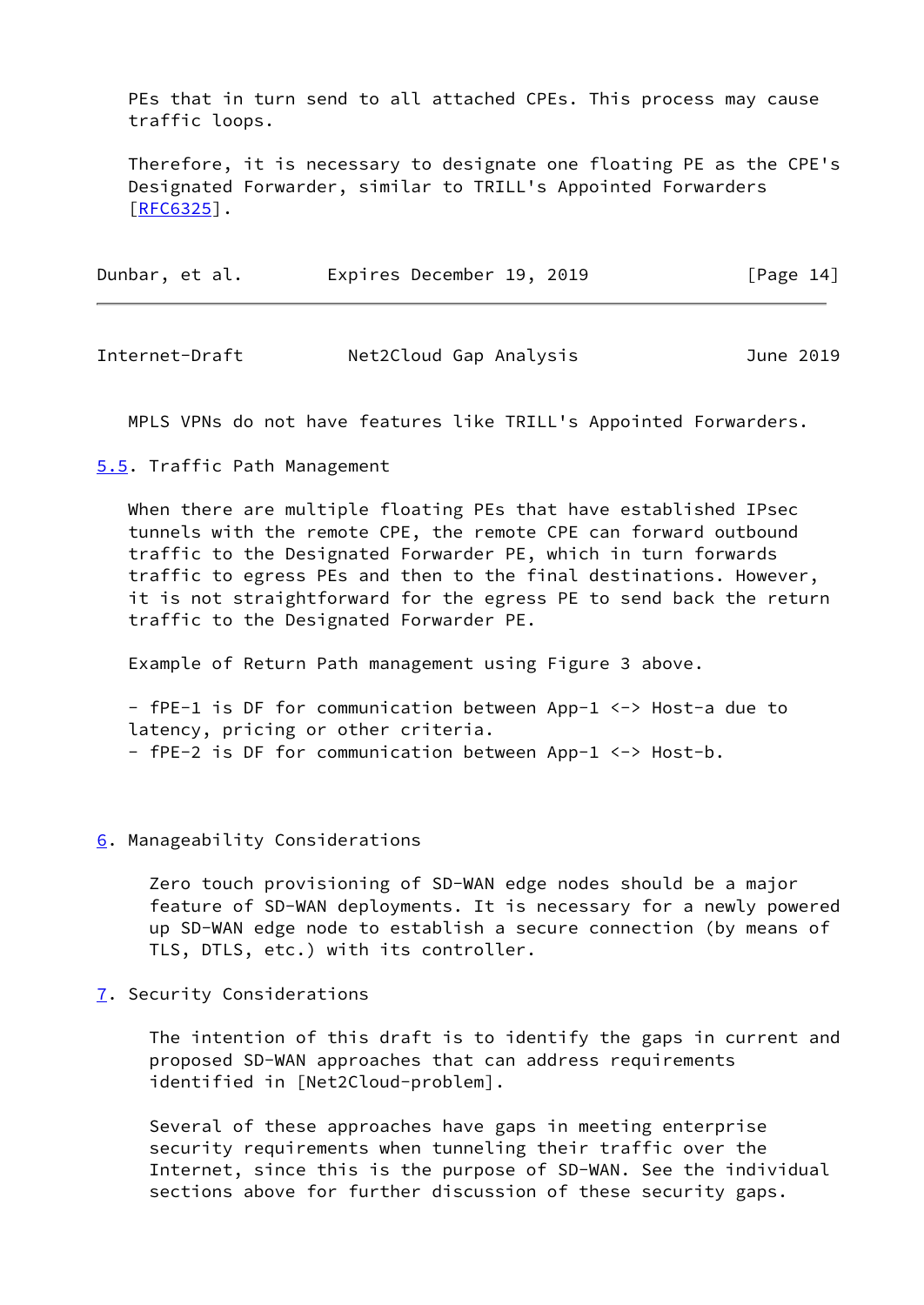| Dunbar, et al. |  | Expires December 19, 2019 |  |
|----------------|--|---------------------------|--|
|                |  |                           |  |

 $[Page 15]$ 

<span id="page-15-1"></span>Internet-Draft Net2Cloud Gap Analysis June 2019

<span id="page-15-0"></span>[8](#page-15-0). IANA Considerations

 This document requires no IANA actions. RFC Editor: Please remove this section before publication.

- <span id="page-15-2"></span>[9](#page-15-2). References
- <span id="page-15-3"></span>[9.1](#page-15-3). Normative References
	- [RFC2119] Bradner, S., "Key words for use in RFCs to Indicate Requirement Levels", [BCP 14](https://datatracker.ietf.org/doc/pdf/bcp14), [RFC 2119,](https://datatracker.ietf.org/doc/pdf/rfc2119) March 1997.
- <span id="page-15-4"></span>[9.2](#page-15-4). Informative References
	- [RFC8192] S. Hares, et al, "Interface to Network Security Functions (I2NSF) Problem Statement and Use Cases", July 2017
	- [RFC5521] P. Mohapatra, E. Rosen, "The BGP Encapsulation Subsequent Address Family Identifier (SAFI) and the BGP Tunnel Encapsulation Attribute", April 2009.
	- [\[BGP-SDWAN-PORT](#page-4-2)]L. Dunbar, et al, "Subsequent Address Family Indicator for SDWAN Ports", [draft-dunbar-idr-sdwan-port](https://datatracker.ietf.org/doc/pdf/draft-dunbar-idr-sdwan-port-safi-00) [safi-00](https://datatracker.ietf.org/doc/pdf/draft-dunbar-idr-sdwan-port-safi-00), Work-in-progress, March 2019.
	- [BGP-SDWAN-Usage] L. Dunbar, et al, "Framework of Using BGP for SDWAN Overlay Networks", [draft-dunbar-idr-sdwan-framework-](https://datatracker.ietf.org/doc/pdf/draft-dunbar-idr-sdwan-framework-00) [00,](https://datatracker.ietf.org/doc/pdf/draft-dunbar-idr-sdwan-framework-00) work-in-progress, Feb 2019.

<span id="page-15-5"></span> [\[Tunnel-Encap](#page-6-1)]E. Rosen, et al, "The BGP Tunnel Encapsulation Attribute", [draft-ietf-idr-tunnel-encaps-10](https://datatracker.ietf.org/doc/pdf/draft-ietf-idr-tunnel-encaps-10), July 2018.

[SECURE-EVPN A. Sajassi, et al, [draft-sajassi-bess-secure-evpn-01](https://datatracker.ietf.org/doc/pdf/draft-sajassi-bess-secure-evpn-01), work in progress, March 2019.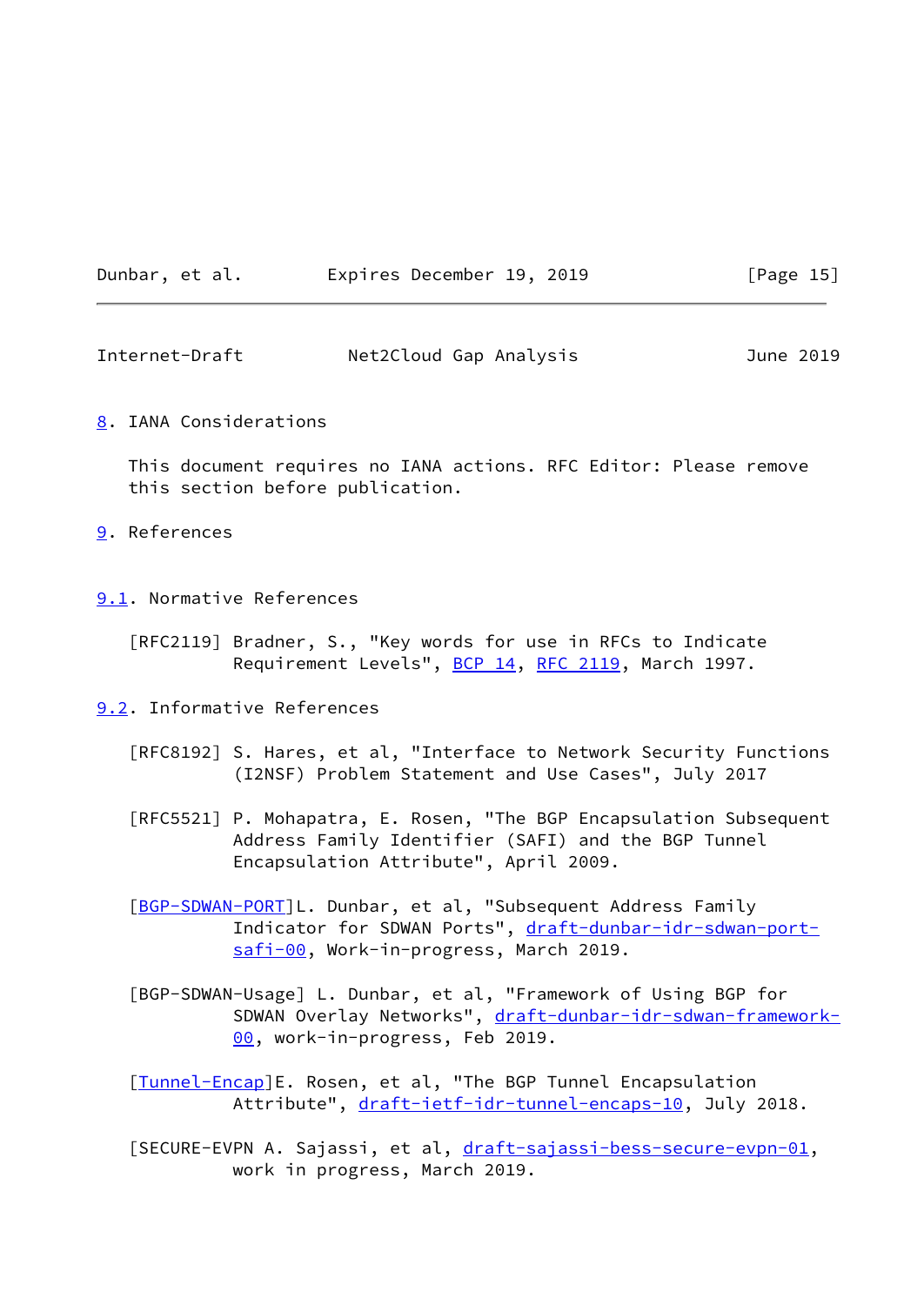[SECURE-L3VPN] E. Rosen, "Provide Secure Layer L3VPNs over Public Infrastructure", [draft-rosen-bess-secure-l3vpn-00,](https://datatracker.ietf.org/doc/pdf/draft-rosen-bess-secure-l3vpn-00) work in-progress, July 2018

| Dunbar, et al. | Expires December 19, 2019 | [Page 16] |
|----------------|---------------------------|-----------|
|                |                           |           |

<span id="page-16-1"></span>Internet-Draft Net2Cloud Gap Analysis June 2019

- <span id="page-16-3"></span> [DMVPN] Dynamic Multi-point VPN: [https://www.cisco.com/c/en/us/products/security/dynamic](https://www.cisco.com/c/en/us/products/security/dynamic-multipoint-vpn-dmvpn/index.html) [multipoint-vpn-dmvpn/index.html](https://www.cisco.com/c/en/us/products/security/dynamic-multipoint-vpn-dmvpn/index.html)
- <span id="page-16-2"></span> [DSVPN] Dynamic Smart VPN: [http://forum.huawei.com/enterprise/en/thread-390771-1-](http://forum.huawei.com/enterprise/en/thread-390771-1-1.html) [1.html](http://forum.huawei.com/enterprise/en/thread-390771-1-1.html)
- [ITU-T-X1036] ITU-T Recommendation X.1036, "Framework for creation, storage, distribution and enforcement of policies for network security", Nov 2007.
- [Net2Cloud-Problem] L. Dunbar and A. Malis, "Seamless Interconnect Underlay to Cloud Overlay Problem Statement", [draft-dm](https://datatracker.ietf.org/doc/pdf/draft-dm-net2cloud-problem-statement-02) [net2cloud-problem-statement-02](https://datatracker.ietf.org/doc/pdf/draft-dm-net2cloud-problem-statement-02), June 2018

<span id="page-16-0"></span>[10.](#page-16-0) Acknowledgments

Acknowledgements to xxx for his review and contributions.

This document was prepared using 2-Word-v2.0.template.dot.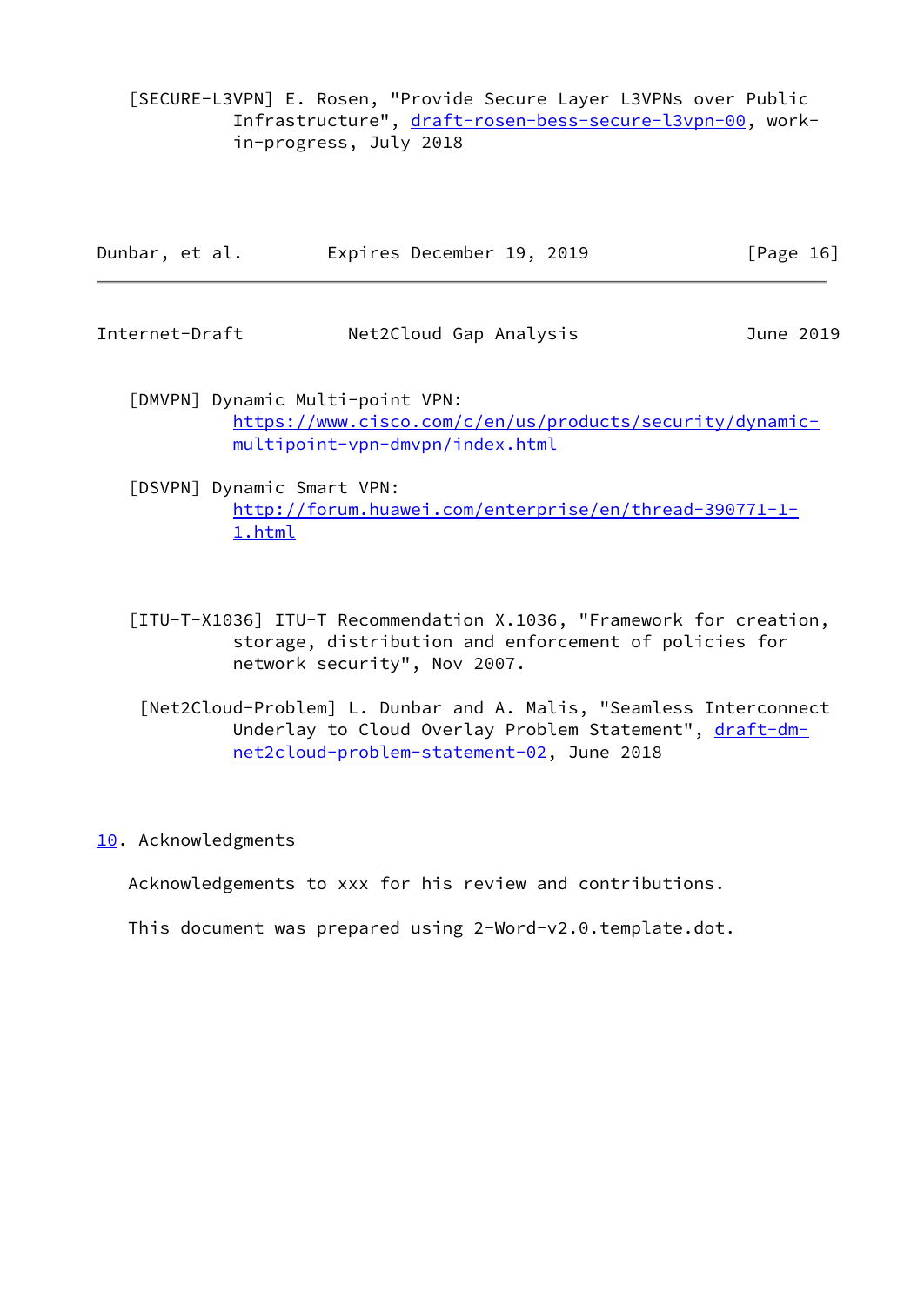# Dunbar, et al. Expires December 19, 2019 [Page 17]

| Internet-Draft                                                                                    | Net2Cloud Gap Analysis | June 2019 |
|---------------------------------------------------------------------------------------------------|------------------------|-----------|
| Authors' Addresses                                                                                |                        |           |
| Linda Dunbar<br>Futurewei<br>Email: ldunbar@futurewei.com                                         |                        |           |
| Andrew G. Malis<br>Futurewei<br>Email: agmalis@gmail.com                                          |                        |           |
| Christian Jacquenet<br>Orange<br>Rennes, 35000<br>France<br>Email: Christian.jacquenet@orange.com |                        |           |